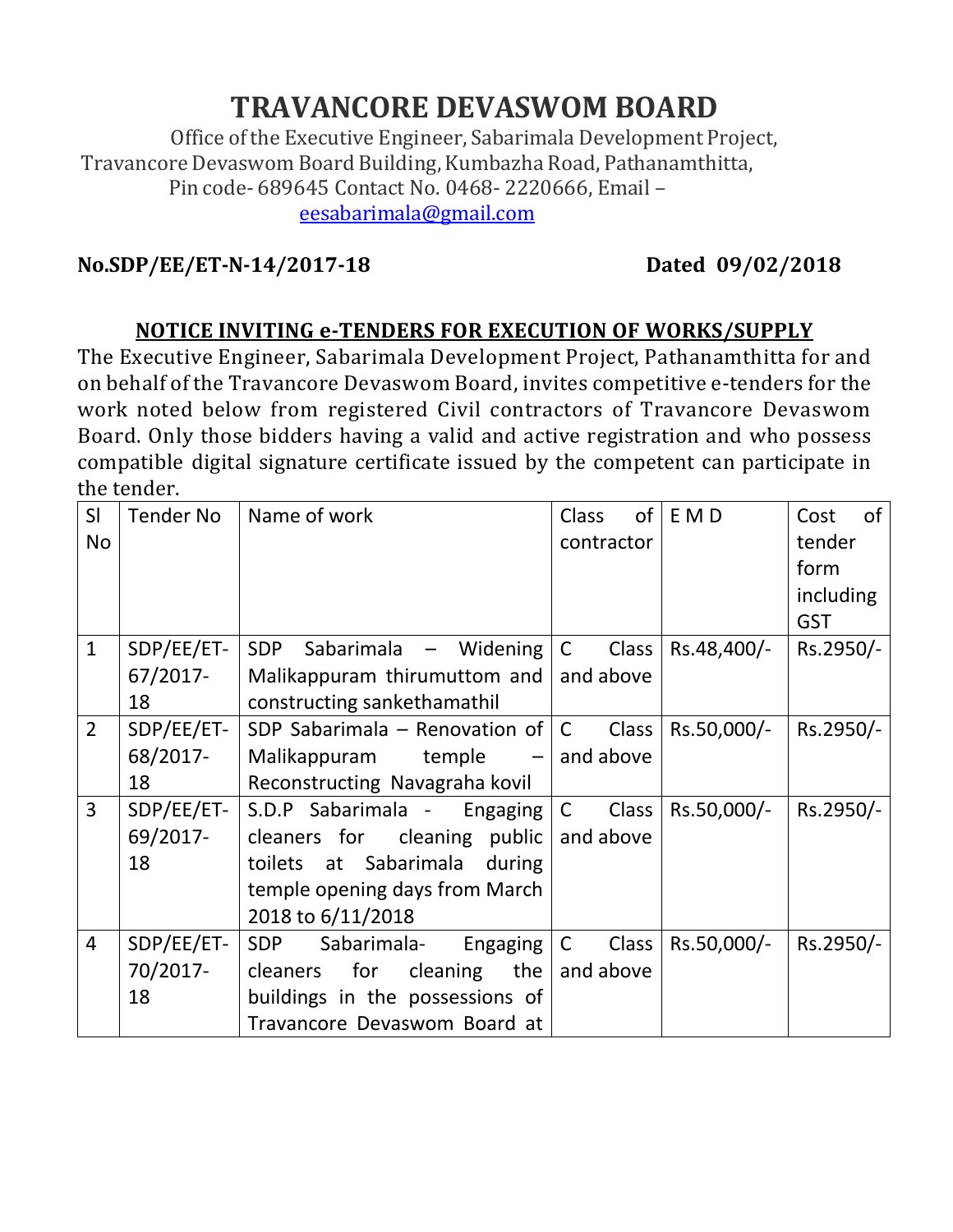|                                            |            | during<br>Sabarimala<br>temple<br>opening days from March 2018 to |                       |                                  |           |
|--------------------------------------------|------------|-------------------------------------------------------------------|-----------------------|----------------------------------|-----------|
|                                            |            | November (06/11/2018)                                             |                       |                                  |           |
| 5                                          | SDP/EE/ET- | SDP - Sabarimala Supplying C                                      | Class <sup>1</sup>    | Rs.50,000/-                      | Rs.2950/- |
|                                            | 71/2017-   | Medicated Drinking Water To   and above                           |                       |                                  |           |
|                                            | 18         | Devotees<br>Ayyappa<br>During                                     |                       |                                  |           |
|                                            |            | Temple Opening Days From                                          |                       |                                  |           |
|                                            |            | March 2018 to<br>November                                         |                       |                                  |           |
|                                            |            | (06/11/2018)                                                      |                       |                                  |           |
| 6                                          | SDP/EE/ET- | Engaging $ C $<br><b>SDP</b><br>Sabarimala-                       | Class                 | Rs.35,300/-                      | Rs.2950/- |
|                                            | 72/2017-   | cleaners for cleaning the temple $ $                              | and above             |                                  |           |
|                                            | 18         | premises, Chandrandan road and                                    |                       |                                  |           |
|                                            |            | other places and cleaning water                                   |                       |                                  |           |
|                                            |            | dispensing unit at Sabarimala                                     |                       |                                  |           |
|                                            |            | during temple opening days from                                   |                       |                                  |           |
|                                            |            | 14/03/2018 to 06/11/2018                                          |                       |                                  |           |
| $\overline{7}$                             | SDP/EE/ET- | the   C<br>SDP Pamba- Cleaning                                    | Class <sup>1</sup>    | $\text{Rs.}35,800/-$   Rs.2950/- |           |
|                                            | 73/2017-   | premises at Pamba<br>and                                          | and above             |                                  |           |
|                                            | 18         | traditional route in connection                                   |                       |                                  |           |
|                                            |            | with monthly pooja<br>and                                         |                       |                                  |           |
|                                            |            | temple opening days (March                                        |                       |                                  |           |
|                                            |            | 2018 to November 6/11/2018)                                       |                       |                                  |           |
| Last Date of Receipt of Tenders by Online: |            |                                                                   | 20.2.2018 at 11.00 AM |                                  |           |
| Date of Opening of Tenders:                |            |                                                                   | 22.2.2018 at 11.00 AM |                                  |           |

Tender documents and Tender schedule can be downloaded free of cost from thee-GP, Website (www.etenders.kerala.gov.in). Bidders shall remit the fee of the tender documents with schedule and EMD using the online payment options of e-procurement system only. Bidders are advised to visit the "Downloads" section of e-procurement website: www.etenders.kerala.gov.in for detailed instructions on making online payment using Internet banking facility of SBI or by using NEFT/RTGS facility. Bidders opting for NEFT/RTGS facility of online payment are advised to exercise this option at least 48 hours before the closing of the bid to ensure that payment towards the fee of the tender documents with schedule and EMD are credited and a confirmation is reflected in the e-procurement system. The online NEFT/RTGS remittance form provided by e-procurement system for making a NEFT/RTGS transaction is not a payment confirmation. NIC/SBI/HPC shall not be responsible for any kind of delay in payment status confirmation. All bids/ tender documents are to be submitted online